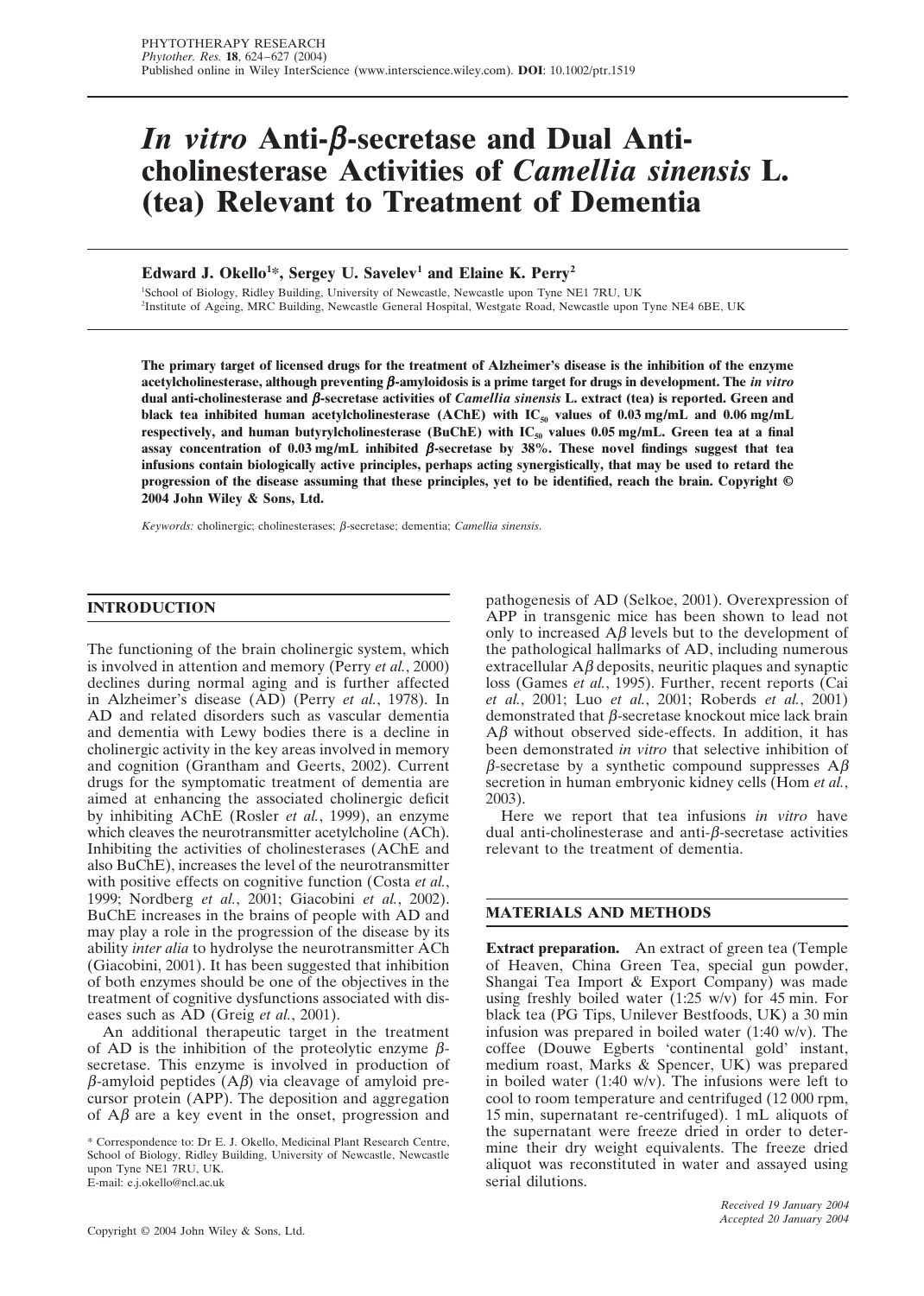**Cholinesterase assays.** Acetylcholinesterase (EC 3.1.1.7) from human erythrocytes, acetylthiocholine iodide (ATChI), butyrylcholinesterase (EC 3.1.1.8) from human serum, butyrylthiocholine iodide (BTChI), 5:5 dithiobis-2-nitrobenzoic acid (DTNB) and sodium bicarbonate were purchased from Sigma Co., UK.

An assessment of cholinesterase inhibition was carried out on 96-well microtitre plates using a colorimetric method of Ellman *et al.* (1961) A typical run consisted of 5 µL of human AChE or BuChE solution, at final assay concentrations of 0.03 U/mL and 0.01 U/mL respectively; 200  $\mu$ L of 0.1 M phosphate buffer pH 8; 5  $\mu$ L of DTNB, at a final concentration of 0.3 mm prepared in  $0.1$  M phosphate buffer pH 7 with  $0.12$  M of sodium bicarbonate; and  $5 \mu L$  of the test solution. The reactants were mixed in a 96-well microtitre plate and the mixture preincubated for 30 min at 30 °C. The reaction was initiated by adding  $5 \mu L$  of ATChI or BTChI at final concentrations of 0.5 mm. As a control the inhibitor solution was replaced with buffer. The control was assayed in triplicate. To monitor any non-enzymatic hydrolysis in the reaction mixture two blanks for each run were prepared in triplicate. One blank consisted of buffer replacing enzyme and a second blank had buffer replacing substrate. Change in absorbance at 405 nm was measured on a Titertek Multiscan MCC/340 96 well plate reader for a period of 6 min at 30 °C.

β**-secretase assay.** Secretase activity kit and BACE-1 (β-secretase) were purchased from R&D systems Europe, Ltd, UK. The EDANS/DABCYL substrate corresponds to the amino acid sequence associated with  $\beta$ -secretase cleavage of amyloid precursor protein (aa 668–675) and includes substitution of Asn and Leu for amino acids  $Lys_{670}$  and Met<sub>671</sub> known as the Swedish mutation. Recombinant human BACE-1: A cDNA sequence encoding the ectodomain (amino acid residues 1–460) of the recombinant human β-secretase was expressed as secreted protein with a COOH-terminal His tag in a murine myeloma cell line, NS0. Purity > 90%. Cleavage of the substrate, conjugated to the reporter molecules EDANS and DABCYL, by BACE-1 separates the EDANS and DABCYL allowing the release of a fluorescent signal. The level of secretase enzymatic activity is proportional to the fluorometric reaction. A measurement of fluorescence was performed on a Tecan SPECTRAFluoro Plus fluorometer with Magellan software.

**Assay procedure.** BACE-1 was reconstituted and further diluted with deionized water. 40 µL BACE-1 (4.8 µg/mL final assay concentration) was mixed with  $50 \mu L$  reaction buffer (supplied) and  $10 \mu L$  green tea extract solution. The reaction mixture was incubated over 5, 30, 60, 90 and 120 min in the dark at 37 °C. 5 µL substrate was added after the periods of incubation time. A 96-well flat bottom microtitre plate was read on a fluorescence micro-plate reader in endpoint mode at an excitation wavelength of 360 nm and emission at 535 nm. The negative control was as above with the exception that a  $10 \mu L$  test solution was replaced with 10 µL deionized water. Two blanks were prepared. Blank 1 was made as above with the exception that 40 µL BACE was replaced with 40 µL deionized water and 10 µL of deionized water was used instead of inhibitor, whereas in blank 2,  $5 \mu L$  substrate was

Copyright © 2004 John Wiley & Sons, Ltd. *Phytother. Res*. **18**, 624–627 (2004)

replaced with 5 µL deionized water and 10 µL deionized water was added instead of inhibitor. All controls, blanks and samples were run in triplicate.

### **RESULTS**

Green and black tea inhibited the activity of AChE in a concentration dependent manner (Fig. 1a), with green tea as prepared, being the most potent. Coffee was a less potent inhibitor of AChE.  $IC_{50}$  values were  $0.03 \pm 0.004$  mg/mL,  $0.06 \pm 0.005$  mg/mL and  $0.41 \pm 0.003$ 0.004 mg/mL for green tea, black tea and coffee, respectively. Both teas exhibited concentration dependent inhibition of BuChE activity with IC<sub>50</sub> values of 0.05  $\pm$ 0.005 mg/mL and  $0.05 \pm 0.007$  mg/mL, respectively (Fig. 1b), whereas coffee was inactive on this enzyme. Green tea at a final assay concentration of 0.03 mg/mL inhibited *β*-secretase by 27% after 5 min incubation, whereas after 60 min inhibition reached 38%. There was no further increase in the activity after 60 min incubation (Fig. 2). Statistical analysis (ANOVA) showed significant differences ( $p < 0.05$ ) in activity between the 5 min incubation and all the other incubation periods. No significant differences were shown among 30–120 min incubation times.



**Figure 1.** Inhibition of human AChE and BuChE by green tea, black tea and coffee extracts. (A) Dose response curves for AChE inhibition: green tea (A), black tea (II), coffee (.). (B) Dose response curves for BuChE inhibition: green tea (A), black tea ( $\blacksquare$ ). Concentrations are dry weight equivalent of the extracts in the assay ( $n = 6$ , mean  $\pm$  SD).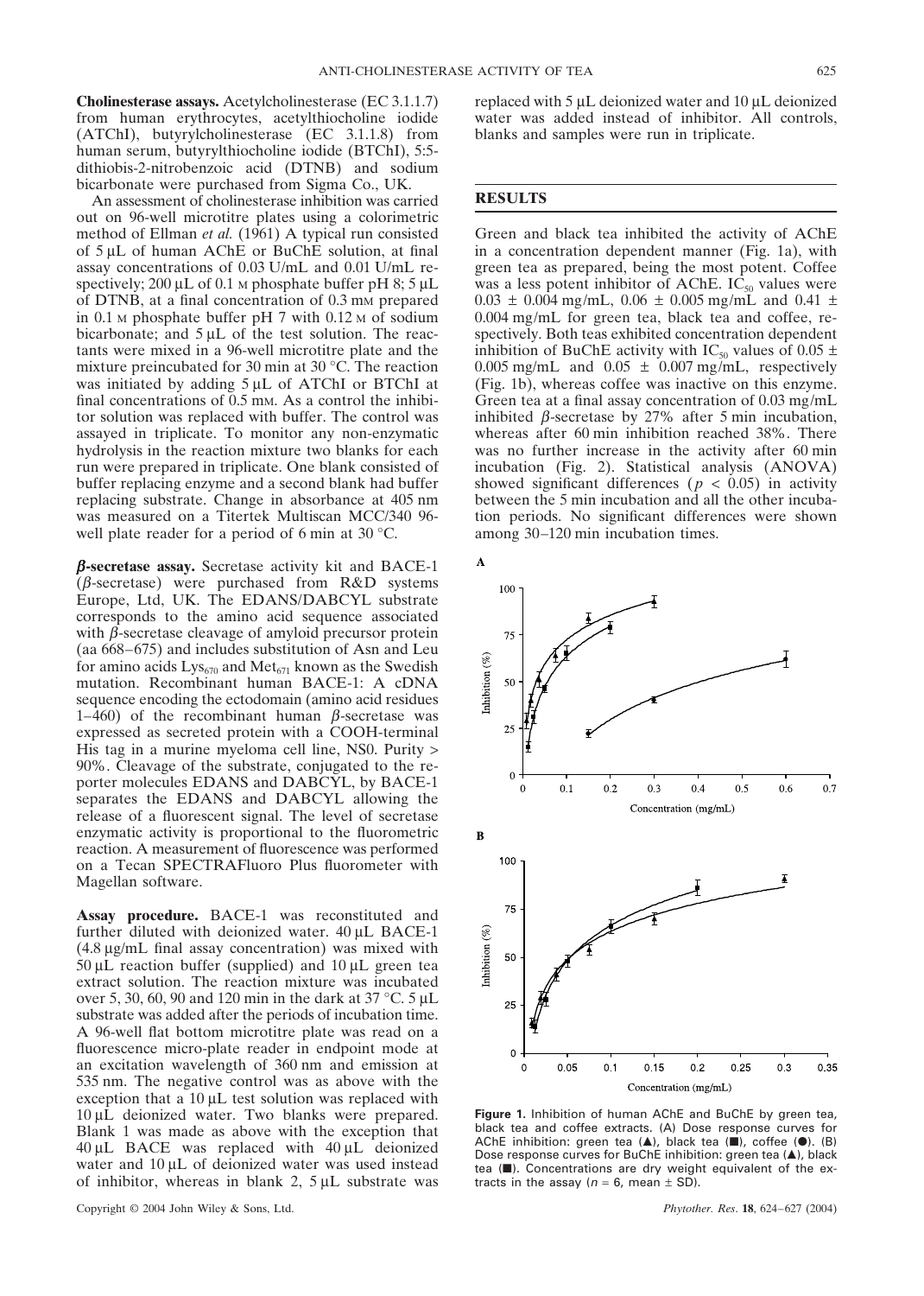

**Figure 2.** Inhibition of β-secretase activity of green tea extract  $(n = 3,$  mean  $\pm$  SEM).

#### **DISCUSSION**

Previous studies have shown that both green and black tea possess pharmacologically protective, properties such as antioxidative (Leung *et al.*, 2001), anticarcinogenic (Yang and Wang, 1993), neuroprotective (Lee *et al.*, 2000) and hypocholesterolaemic effects (Imai and Nakachi, 1985). Our study indicates that *C. sinensis* has the potential to enhance cholinergic function and therefore may have a role in ameliorating the cholinergic deficit in AD and other age related memory impairments. Relating cholinomimetic effects to the individual constituents of tea is challenging since the chemistry of *C. sinensis* is complex (Harbowy and Balentine, 1997). One of the major constituents of tea, epigallocatechin gallate, has been reported to facilitate cholinergic transmission in guinea-pig myenteric plexus (Katayama *et al.*, 2002). Caffeine, theophylline and theobromine, showed no anti-cholinesterase activity at concentrations present in the infusions (data not shown).

We have also shown that green tea, as prepared, possesses anti-β-secretase activity. *In vivo* 50% inhibition of the enzyme was effective in reducing  $A\beta$  in mice (Dewachter and Van Leuven, 2002), hence the activity of the tea extract could also be physiologically relevant. To date, only a few inhibitors of  $A\beta$  have been reported (Sinha *et al.*, 1999; Gosh *et al.*, 2001a; Gosh *et al.*, 2001b), all of them synthetic chemicals and of limited therapeutic potential because of high molecular weights likely to restrict transfer across the blood – brain barrier. There are no reports (to our knowledge) of natural plant product inhibitors of  $\beta$ secretase.

The effects of tea infusions on the cerebral cholinergic system and β-secretase *in vivo* will depend on the levels of the enzymes in the brain (i.e. severity of the disease), the type and chemistry of the tea, infusion concentration (strength), dose (number of cups per day) and duration of consumption. It is also possible that regular consumption of tea by patients with dementia prescribed cholinesterase inhibitors may alter the effects of such drugs. Clinical and scientific investigation of the chemistry and activities of cholinomimetic and antiβ-secretase compounds in *C. sinensis*, and cognitive effects of tea consumption is warranted in order to establish the relevance of our novel findings to the maintenance of cognitive function in old age and in diseases such as AD.

#### **REFERENCES**

- Cai H, Wang Y, McCarthy D, et al. 2001. BACE1 is the major βsecretase for generation of  $A\beta$  peptides by neurons. Nat Neurosci **4**: 233–234.
- Costa J, Anand R, Cutler N, et al. 1999. Correlation between cognitive effects and level of acetylcholinesterase inhibition in a trial with rivastigmine in Alzheimer's patients. Proc Am Psych Assoc Poster NR 561.
- Dewachter I, Van Leuven F. 2002. Secretases as targets for the treatment of Alzheimer's disease: the prospects. Lancet Neurol **1**: 409–415.
- Ellman GL, Courtney DK, Andres V, Featherstone RM. 1961. A new and rapid colorimetric determination of acetylcholinesterase activity. Biochem Pharmacol **7**: 88–95.
- Games D, Adams D, Alessandrini R, et al. 1995. Alzheimer-type neuropathology in transgenic mice overexpressing V717F beta-amyloid precursor protein. Nature **373:** (6514) 523– 527.
- Giacobini E. 2001. Selective inhibitors of butyrylcholinesterase, a valid alternative therapy of Alzheimer's diseas. Drugs Aging **18**: 891–898.
- Giacobini E, Spiegel R, Enz A, Veroff AE, Cutler NR. 2002. Inhibition of acetyl- and butyryl-cholinesterase in cerebrospinal fluid of patients with Alzheimer's disease by rivastigmine: correlation with cognitive benefits. J Neural Transm **109**: 1053–1065.
- Gosh AK, Bilcer G, Harwood C, Kawahama R, Shin D, Hussain KA. 2001a. Structure-based design: potent inhibitors of human brain memapsin 2 ( $β$ -secretase). J Med Chem **44**: 2865–2868.
- Gosh AK, Shin D, Downs D, Koelsch G, Lin X, Ermlieff J. 2001b. Design of potent inhibitors for human memapsin 2 ( $\beta$ secretase). J Am Chem Soc **122**: 3522–3523.

Copyright © 2004 John Wiley & Sons, Ltd. *Phytother. Res*. **18**, 624–627 (2004)

- Grantham C, Geerts H. 2002. The rationale behind cholinergic drug treatment for dementia related to cerebrovascular disease. J Neurol Sci **203–4**: 131–136.
- Greig NH, Utsuki T, Yu Q-S, et al. 2001. A new target in Alzheimer's disease treatment: Attention to butyrylcholinesterase. Curr Med Res Opin **17**(2): 1–6.
- Harbowy ME, Balentine DA. 1997. Tea chemistry. Crit Rev Plant Sci **16**: 415–480.
- Hom RK, Fang LY, Mamo S, et al. 2003. Design and synthesis of statine-based cell-permeable peptidomimetic inhibitors of human beta-secretase. J Med Chem **46**: 1799–1802.
- Imai K, Nakachi K. 1985. Cross sectional study of effects of drinking green tea on cardiovascular and liver damage. Biochem Med J **310**: 693–696.
- Katayama Y, Homma T, Hara Y, Hirai K. 2002. Tea catechin, (-)-epigallocatechin gallate, facilitates cholinergic ganglion transmission in the myenteric plexus of the guinea-pig small intestine. Neurosci Lett **319**: 63–66.
- Lee SR, Suh SI, Kim SP. 2000. Protective effects of the green tea polyphenol (-)-epigallacatechin gallate against hippocampal neural damage after transient ischemia in gerbils. Neurosci Lett **287**: 191–194.
- Leung LK, Su Y, Chen R, Zhang Z, Huang Y, Chen ZY. 2001. Theoflavins in black tea and catechins in green tea are equally effective antioxidants. J Nutr **131**: 2248–2251.
- Luo Y, Bolon B, Kahn S, et al. 2001. Mice deficient in BACE1, the Alzheimer's  $\beta$ -secretase, have normal phenotype and abolished β-amyloid generation. Nat Neurosci **4**: 231–232.
- Nordberg A, Darreh-Shori T, Svenson A, Guan Z. 2001. AChE and BuChE activities in CSF of mild AD patients following 12 months of rivastigmine treatment. J Neurol Sci **187** (Suppl.): P0144.